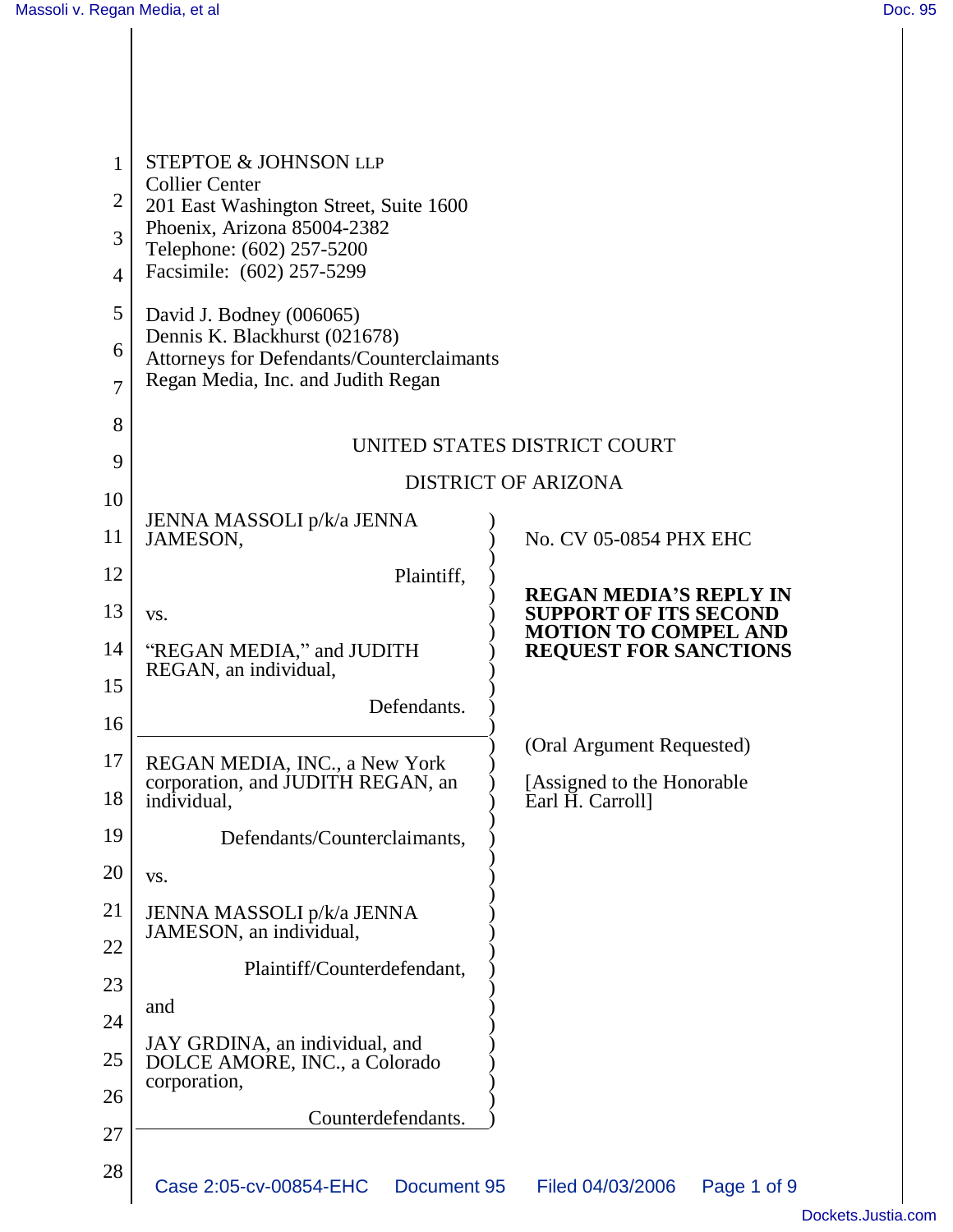2 3 4 5 6 7 8 9 10 11 12 13 14 15 16 17 18 19 20 The Response filed by Counterdefendants Jenna Massoli p/k/a Jenna Jameson ("Jameson"), Jay Grdina ("Grdina") and Dolce Amore, Inc. ("Dolce Amore") is essentially a delinquent response to Regan Media's First Request for Production of Documents that should have been served over three months ago. Although ostensibly filed in response to Regan Media's Second Motion to Compel, the Response ignores the substance of the Second Motion to Compel. Instead of explaining Counterdefendants' complete failure to participate in discovery this year, Counterdefendants list a few categories of documents they now intend to produce, criticize their predecessor's "inartfully" crafted responses and voice objections that were due in early December 2005. They ignore numerous points raised in the Second Motion to Compel, but argue that it should be denied because Counterdefendants are now ready to proceed with discovery. Counterdefendants ignore the fact that their conduct has undermined the Court's Scheduling Order and required Regan Media to file two Motions to Compel. Counterdefendants offer no excuse for their discovery abuses, and as this Reply will show, should be sanctioned.

21

1

## **I. COUNTERDEFENDANTS SHOULD BE SANCTIONED.**

2 22 23 24 25 26 27 28 Counterdefendants admit Regan Media's recitation of the factual background: (1) Regan Media served its Request for Production in early November 2005; (2) Counterdefendants failed to respond at all when their responses were due in December 2005; (3) Regan Media filed a motion to compel in January 2006; (4) Counterdefendants represented to the Court that responsive documents would be produced on February 7; (5) Case 2:05-cv-00854-EHC Document 95 Filed 04/03/2006 Page 2 of 9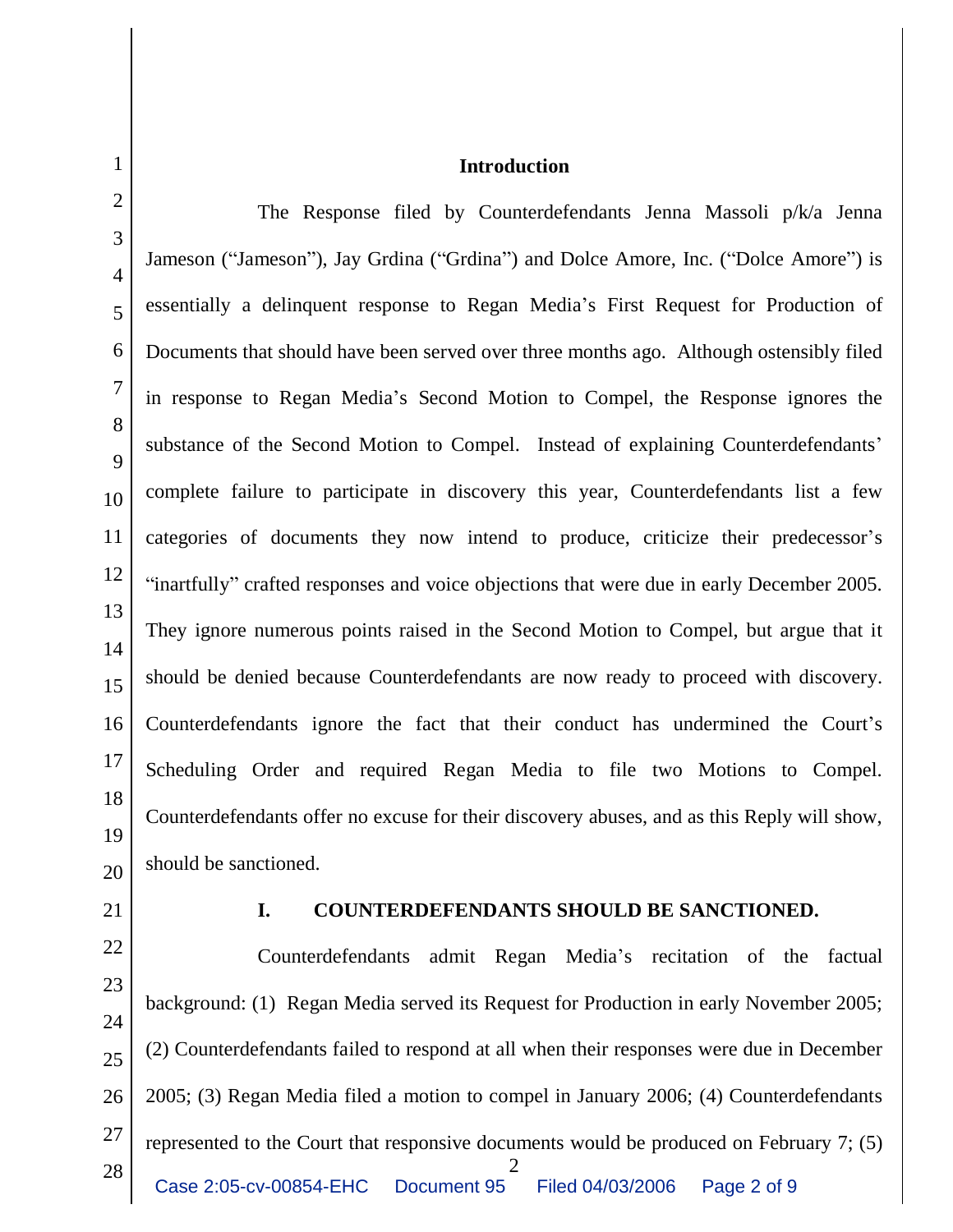on February 9, after much prodding by Regan Media's counsel, Counterdefendants produced an obviously incomplete set of documents; and (6) as a result, Regan Media was obliged to file a Second Motion to Compel, postpone the depositions of Jameson and Grdina and request modification of the Scheduling Order. Counterdefendants do not challenge this account, effectively conceding the obvious – that they ignored this litigation for several months. $<sup>1</sup>$ </sup>

Furthermore, since Regan Media filed the Second Motion to Compel, Counterdefendants' lawyers moved to withdraw from the case as a result of Counterdefendants' failure to comply with their discovery obligations. The withdrawal papers demonstrate that Counterdefendants ignored repeated requests, not just from Regan Media, but from their own attorneys to provide information and additional documentation in response to Regan Media's Request for Production and Motions to Compel. [*See*  March 7, 2006 Application to Withdraw as Counsel Filed by Renaud Cook Drury Mesaros, PA and Attorney's Certificate of Compliance with LRCiv 83.3(b)(2)(A).] Although Counterdefendants represent in their Response that certain documents will be forthcoming, they made and broke similar promises in response to Regan Media's first Motion to Compel. [*See* January 23, 2006 Response to Defendant/Counterclaimant Regan Media's Motion to Compel at 4.]

<sup>26</sup> 27 <sup>1</sup> Counterdefendants also fail to respond to Regan Media's request that they sign their Interrogatory responses under Fed.R.Civ.P. 33(b)(2). [*See* Memorandum in Support of Regan Media's Second Motion to Compel at 3, n. 1.] Regan Media again requests that Counterdefendants be ordered to verify those responses.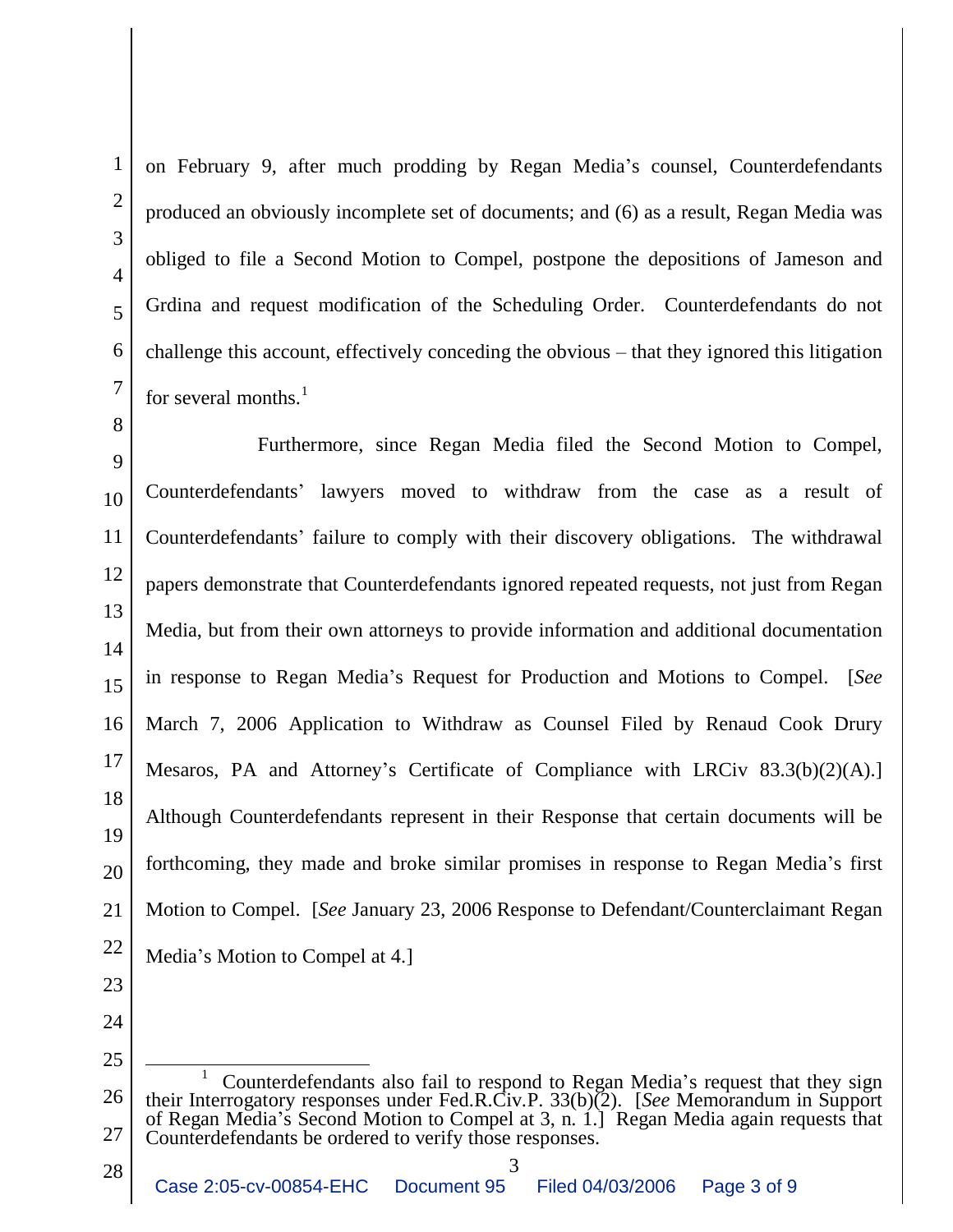| $\mathbf{1}$        | The Response suggests that the Second Motion to Compel should be denied                                                                                                                                                                                                                                   |
|---------------------|-----------------------------------------------------------------------------------------------------------------------------------------------------------------------------------------------------------------------------------------------------------------------------------------------------------|
| $\overline{2}$      | because Counterdefendants are now ready to cooperate and wish to proceed with limited                                                                                                                                                                                                                     |
| 3<br>$\overline{4}$ | However, Counterdefendants should not be permitted a "do-over," an<br>discovery.                                                                                                                                                                                                                          |
| 5                   | opportunity to voice new objections and negotiate the documents that they will produce                                                                                                                                                                                                                    |
| 6                   | after spurning Regan Media, the Court and their own counsel for several months. Regan                                                                                                                                                                                                                     |
| 7                   | Media requests that the Court enter monetary sanctions -- in addition to the fees                                                                                                                                                                                                                         |
| 8<br>9              | Counterdefendants have already agree to pay in connection with Regan Media's First                                                                                                                                                                                                                        |
| 10                  | Motion to Compel -- and order Counterdefendants to show cause why judgment should                                                                                                                                                                                                                         |
| 11                  | not be entered in Regan Media's favor on all counts of the Complaint and Counterclaim.                                                                                                                                                                                                                    |
| 12                  | If Counterdefendants cannot offer an explanation for their refusal to cooperate in                                                                                                                                                                                                                        |
| 13                  | discovery, then the only issue in this case going forward should be the amount of damages                                                                                                                                                                                                                 |
| 14                  |                                                                                                                                                                                                                                                                                                           |
| 15                  | for which Counterdefendants are liable. <sup>2</sup>                                                                                                                                                                                                                                                      |
| 16<br>17            | COUNTERDEFENDANTS SHOULD BE REQUIRED TO<br>II.<br>DEMONSTRATE THAT THEY HAVE TAKEN ADEQUATE<br>STEPS TO IDENTIFY AND PRODUCE ALL RELEVANT<br><b>DOCUMENTS.</b>                                                                                                                                            |
| 18<br>19            |                                                                                                                                                                                                                                                                                                           |
| 20                  | Counterdefendants argue that Regan Media's Second Motion to Compel is<br>"based on semantics," and that Counterdefendants have already indicated that for Request                                                                                                                                         |
| 21                  | Nos. 2-3, 5-6, 10, 14-15 and 17-21, additional responsive documents do not exist. [See                                                                                                                                                                                                                    |
| 22                  | Response at 2.] Although some of Counterdefendants' initial responses to Regan Media's                                                                                                                                                                                                                    |
| 23<br>24            | requests state that "As of this date, Counterdefendants have been unable to locate any                                                                                                                                                                                                                    |
| 25                  |                                                                                                                                                                                                                                                                                                           |
| 26<br>27            | 2<br>Counterdefendants have admitted their duty to pay the reasonable attorneys' fees<br>incurred by Regan Media's attorneys in endeavoring to secure their compliance with<br>discovery obligations. [See January 23, 2006 Response to Defendant/Counterclaimant<br>Regan Media's Motion to Compel at 4. |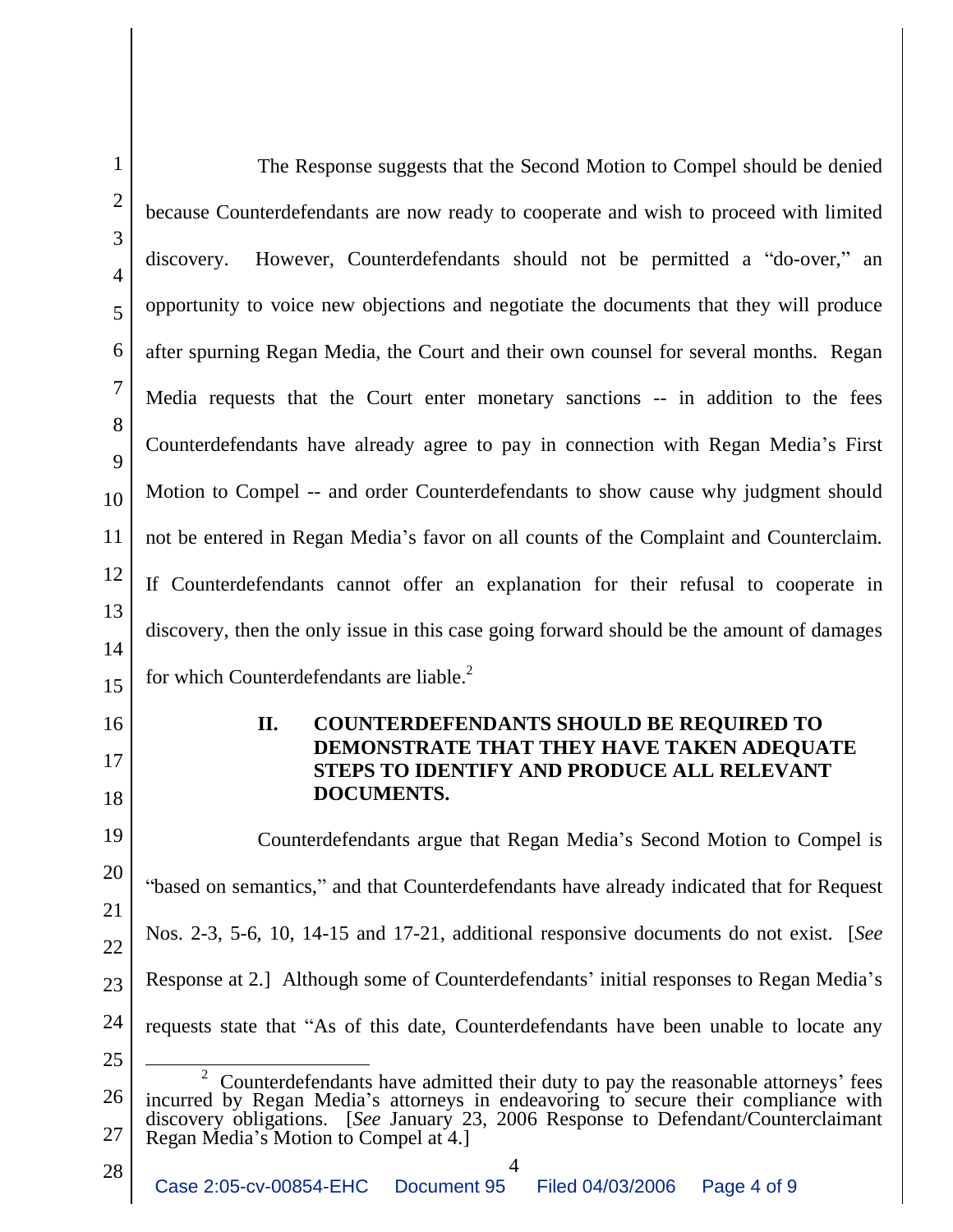1 2 3 4 5 6 7 documents that are responsive," Counterdefendants never represented that responsive documents do not exist. Moreover, Counterdefendants made the same representation in response to Request Nos. 12-13 and 16, but now represent that responsive documents exist and will be produced. [*See* Response at 4-5.] By arguing that the Second Motion to Compel is based on "semantics,"

8 9 10 11 12 13 14 15 16 17 18 19 20 21 22 23 Counterdefendants attempt to trivialize the Second Motion to Compel or suggest that it was not justified. It is clear, however, that Counterdefendants disregarded Regan Media's document requests completely for several months, such that their previous counsel felt obligated to withdraw. It is also clear that no effort was made to produce the financial documents that plainly exist but only now -- after two Motions to Compel -- are being offered for production (subject to a confidentiality agreement). Although Counterdefendants now represent that no "Exclusive Acting Services Agreement" exists between Jameson and Dolce Amore, this is a flat contradiction of Counterdefendants' earlier statements. [*See* February 17, 2006 Rule 37.1 Statement in Support of Regan Media's Second Motion to Compel and Request for Sanctions at 4, response to Request for Production No. 6.] Regan Media's counsel contacted Counterdefendants' previous counsel before filing the Second Motion to Compel, and were given the distinct impression that no effort was made to gather responsive documents – an impression which proved to be accurate.

5 25 26 27 28 It may well be true that additional documents do not exist, but Counterdefendants should demonstrate that a reasonable search was conducted to identify responsive documents, especially in light of their delinquent attitude toward discovery thus Case 2:05-cv-00854-EHC Document 95 Filed 04/03/2006 Page 5 of 9

24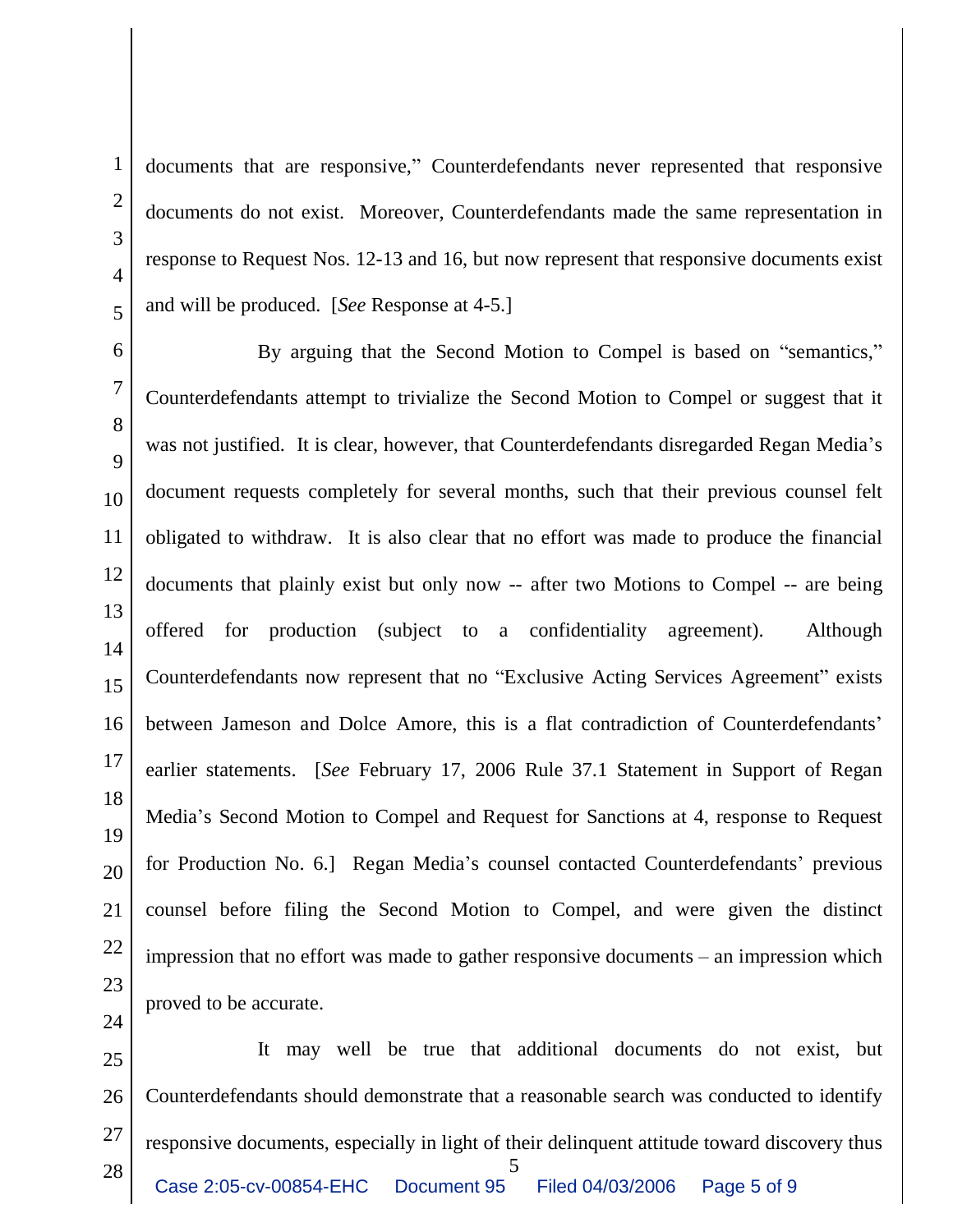1

far in this litigation. For instance, Counterdefendants have produced a limited set of correspondence, which includes approximately 30-35 potentially relevant e-mail messages from a number of e-mail accounts belonging to Jameson and Grdina. Regan Media's Request for Production specifically seeks the production of electronic data wherever located, and Counterdefendants have not objected to this request. The mere production of a small set of e-mail messages does not demonstrate that Counterdefendants took adequate steps to identify all locations where relevant e-mail or other electronic documents could be stored. Counterdefendants should be ordered to appear and explain their efforts to gather responsive documents.

## **III. COUNTERDEFENDANTS' OBJECTIONS HAVE BEEN WAIVED AND ARE MISPLACED.**

Counterdefendants object to several of Regan Media's requests as overbroad, irrelevant or burdensome. [*See* Response at 3-4.] For instance, Counterdefendants state that Dolce Amore's financial records prior to 2003 "are beyond the scope of discovery in this litigation and will not be produced." [*See* Response at 4.] However, any objections as to the breadth or scope of documents requested by Regan Media were waived when Counterdefendants failed to raise them in December. *See Richmark Corp. v. Timber Falling Consultants,* 959 F.2d 1468, 1473 (9<sup>th</sup> Cir. 1992) ("It is well established that a failure to object to discovery requests within the time required constitutes a waiver of any objection"). Counterdefendants should be ordered to produce *all* of the documents identified in Regan Media's Request for Production without reservation.

28

6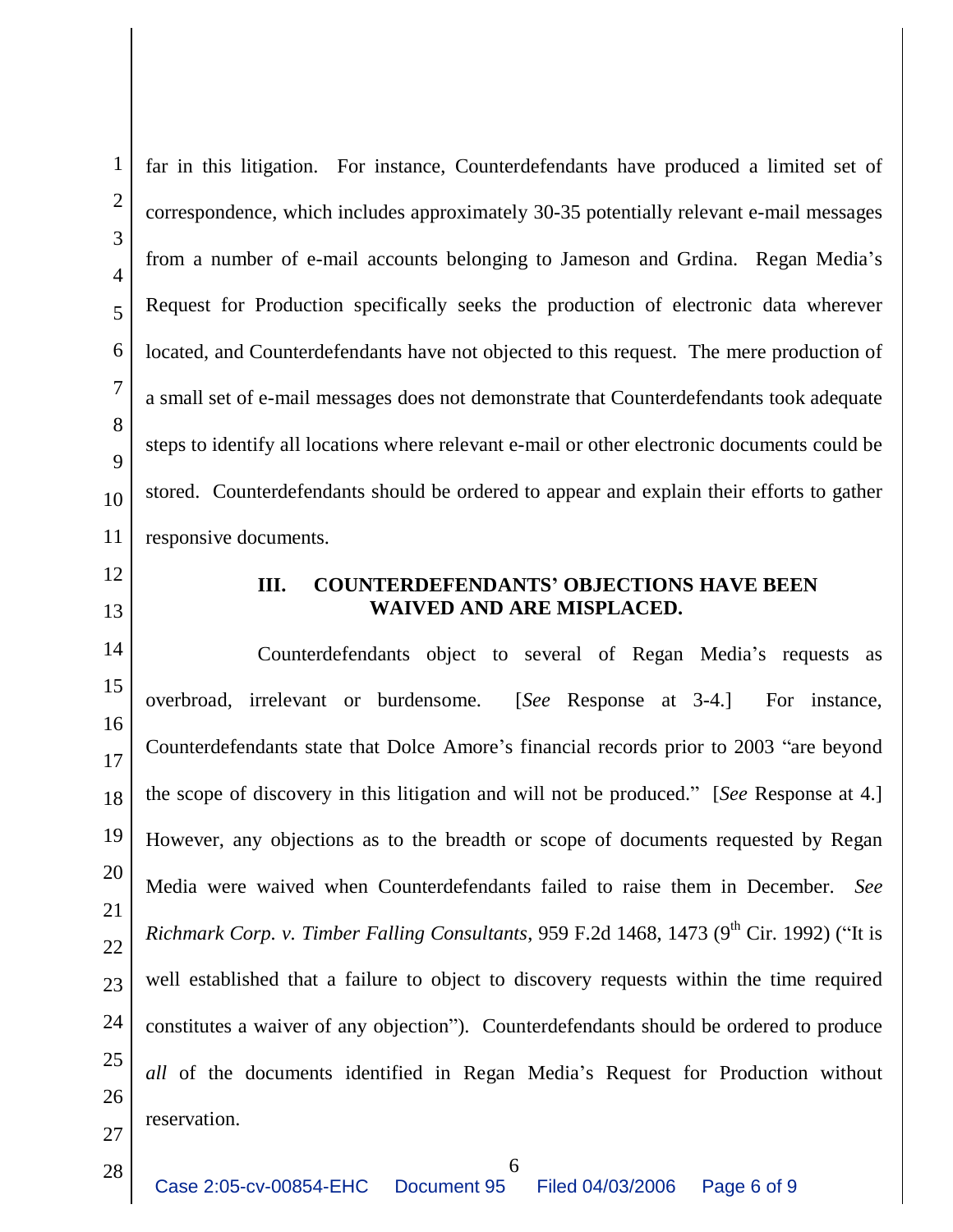1 2 3 4 5 6 7 8 9 10 11 12 13 14 15 16 17 18 19 Even if Counterdefendants had timely raised these objections, they should be rejected on the merits. Regan Media and Judith Regan have alleged that Dolce Amore is a sham corporation that exists solely as a financial tool of Jameson and Grdina. [*See*  Amended Counterclaim ¶¶ 91-96.] Accordingly, Regan Media seeks documents and information that would show how Grdina and Jameson have controlled and operated Dolce Amore since its inception. Under Arizona law, relevant factors include the intermingling of corporate and personal assets, observance of corporate formalities and diversion of corporate assets to personal needs. *See Keams v. Tempe Technical Institute, Inc.*, 993 F.Supp. 714, 723 (D. Ariz. 1997). Therefore, Dolce Amore's corporate and financial dealings are relevant and discoverable. A key factor under an alter ego analysis is the corporation's capitalization, a factor measured at the time of the corporation's organization. *See id.*, 993 F.Supp. at 724. Accordingly, Regan Media is entitled to discover financial information dating back to Dolce Amore's incorporation in 1999 to examine the historical operation and use of Dolce Amore by Jameson and Grdina. Counterdefendants should be compelled to produce all responsive documents.

## **Conclusion**

21 22 23 24 25 26 27 Counterdefendants should be sanctioned for their discovery abuses. They offer no explanation for ignoring Regan Media's Request for Production or for their late decision to produce responsive documents. Regan Media should be awarded its fees incurred in bringing this Second Motion to Compel, and, as an additional sanction, judgment in its favor on the Counterclaim and the underlying Complaint that Jenna Jameson brought but has not seen fit to prosecute.

28

20

7 Case 2:05-cv-00854-EHC Document 95 Filed 04/03/2006 Page 7 of 9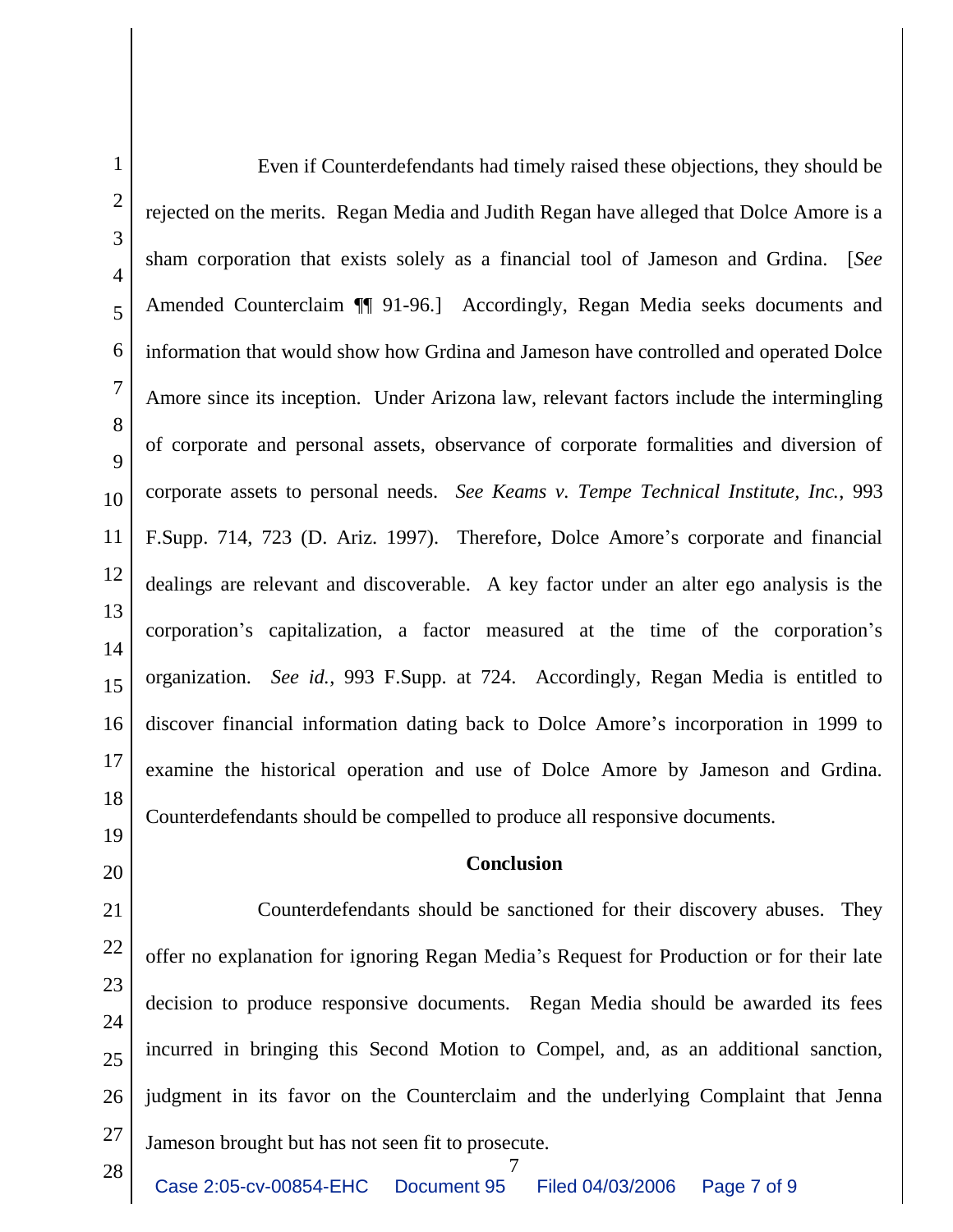| $\mathbf 1$    | Respectfully submitted this 3 <sup>rd</sup> day of April, 2006.                     |
|----------------|-------------------------------------------------------------------------------------|
| $\overline{2}$ | STEPTOE & JOHNSON LLP                                                               |
| 3              |                                                                                     |
| $\overline{4}$ | By: /s/ David J. Bodney<br>David J. Bodney<br>Dennis K. Blackhurst                  |
| 5<br>6         | <b>Collier Center</b><br>201 East Washington Street                                 |
| 7              | Suite 1600<br>Phoenix, Arizona 85004-2382                                           |
| 8              | Attorneys for Defendants/<br>Counterclaimants Regan Media, Inc. and<br>Judith Regan |
| 9              |                                                                                     |
| 10             |                                                                                     |
| 11             |                                                                                     |
| 12             |                                                                                     |
| 13             |                                                                                     |
| 14             |                                                                                     |
| 15             |                                                                                     |
| 16             |                                                                                     |
| 17             |                                                                                     |
| 18             |                                                                                     |
| 19             |                                                                                     |
| 20             |                                                                                     |
| 21             |                                                                                     |
| 22             |                                                                                     |
| 23             |                                                                                     |
| 24             |                                                                                     |
| 25             |                                                                                     |
| 26             |                                                                                     |
| $27\,$         |                                                                                     |
| 28             | 8<br>Case 2:05-cv-00854-EHC<br>Filed 04/03/2006<br>Page 8 of 9<br>Document 95       |